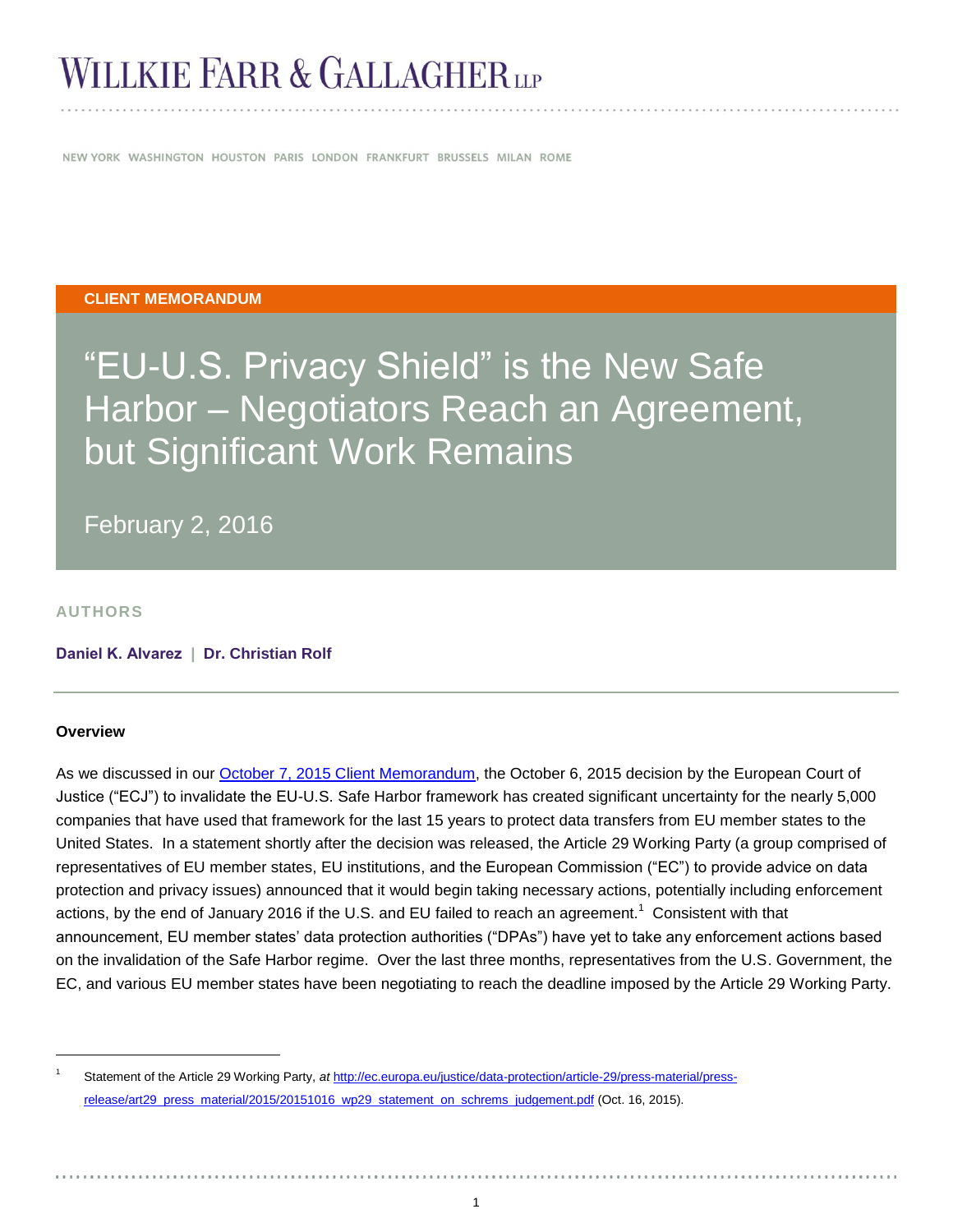### **"EU-U.S. Privacy Shield" is the New Safe Harbor – Negotiators Reach an Agreement, but Significant Work Remains**

**Continued** 

Earlier today, EC Vice President Andrus Ansip and European Commissioner for Justice Vĕra Jourová announced that an agreement had been reached, and that the new regime would be called the "EU-U.S. Privacy Shield." In this memo, we will outline the primary elements of the agreement announced today, and identify important considerations for companies moving forward. In particular, it is important for companies to keep in mind that the announcement of an agreement has no binding legal effect.

### **The Elements of the EU-U.S. Agreement**

The decision invalidating the Safe Harbor framework rested largely on the ECJ's negative answer to the question of whether that framework provided EU citizens with "adequate" protections. As the Article 29 Working Party explained, "the question of massive and indiscriminate surveillance is a key element of the Court's analysis." In a presentation yesterday to the European Parliament Committee on Civil Liberties, Justice and Home Affairs, Commissioner Jourová also highlighted issues related to opportunity for resolution of individual complaints, including the opportunity for judicial redress.

These concerns were reflected in the elements of the agreement announced by Commissioner Jourová. Specifically, the agreement has three main elements:

- Handling Europeans' personal data. According to the EC press release, U.S. companies transferring personal data from Europe will need to commit to satisfying robust obligations regarding how that data is processed. The Department of Commerce and Federal Trade Commission will monitor and enforce these commitments. And any company handling human resources data from Europe must commit to comply with decisions by European DPAs.
- U.S. Government access to data. The press release states that the U.S. has given the EU written assurances that access to information by public authorities for law enforcement and national security purposes will be subject to clear limitations, safeguards, and oversight mechanisms. There will be an annual joint review conducted by the EC and the Department of Commerce to ensure that the agreement is functioning.
- Protection of EU citizens' rights. Under the agreement, EU citizens who believe that their data has been misused will have several redress possibilities, and companies to which complaints are directed will have deadlines to respond to such complaints. European DPAs would be able to refer complaints to the Department of Commerce and the Federal Trade Commission. And for complaints of suspected access to information by national intelligence authorities in the U.S., a new Ombudsperson will be created within the U.S. Department of State.

### **What's Next?**

There is still much work to be done. On the EU side, Vice President Ansip and Commissioner Jourová must prepare a draft "adequacy decision" in the coming weeks. Moreover, any agreement must move through proper channels before it becomes binding law, and an increasing number of critics are already mounting an opposition movement and voicing their

## **WILLKIE FARR & GALLAGHERUP**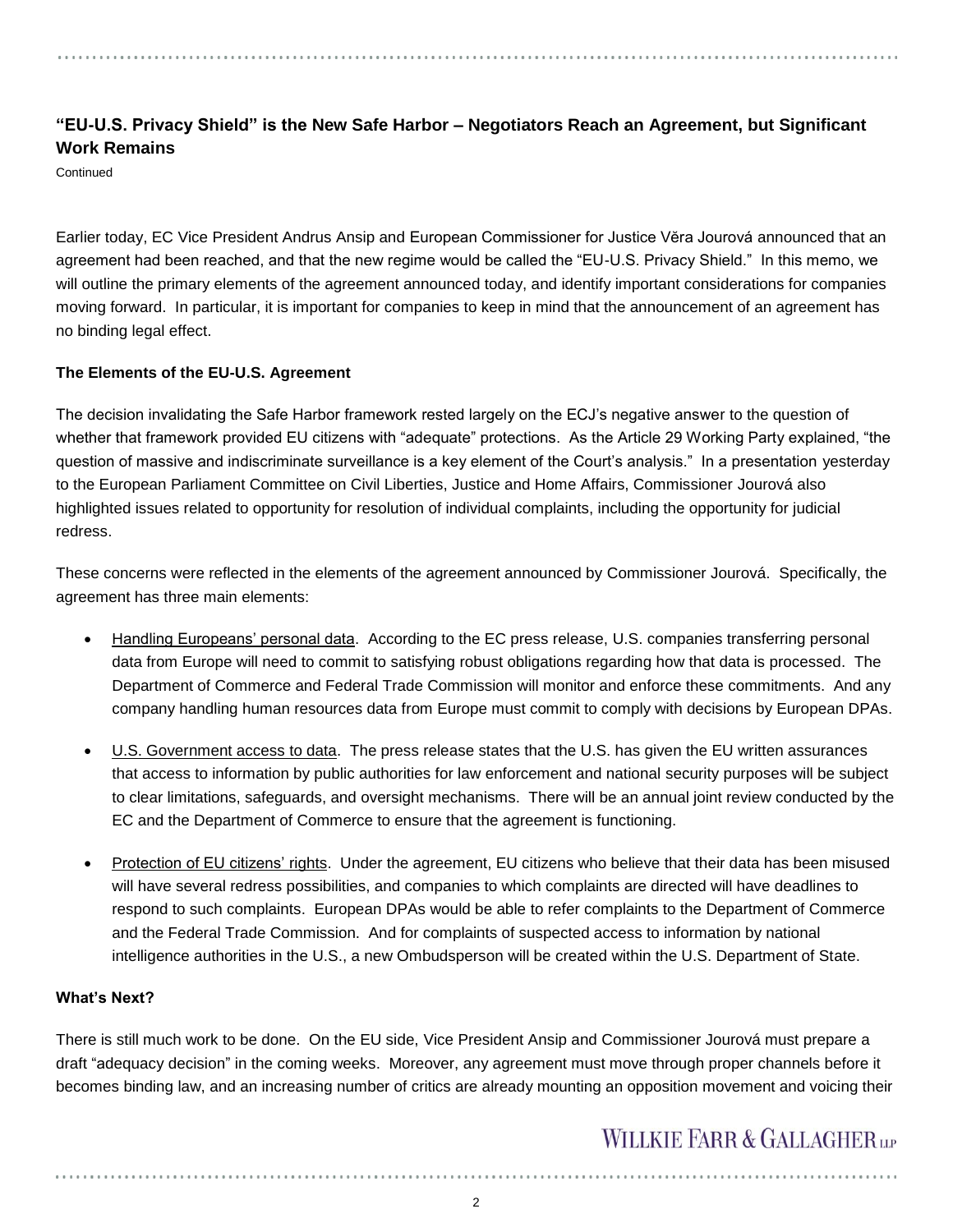### **"EU-U.S. Privacy Shield" is the New Safe Harbor – Negotiators Reach an Agreement, but Significant Work Remains**

**Continued** 

displeasure, questioning whether the agreement will withstand scrutiny by the ECJ. Commissioner Jourová said that she believes the implementation of the Privacy Shield regime will take three months.

On the U.S. side, the Department of Commerce and other agencies have significant work to do to install the new framework, including creating new monitoring mechanisms and establishing and selecting the new Ombudsperson. Commerce Secretary Penny Pritzker spoke to reporters after the announcement by the EU officials to reinforce the U.S. Government's commitment to the new regime. According to reports, she said that the Commerce Department will soon be offering a series of briefings for companies on the details of the agreement, and that there will be a transition period to allow companies to undertake compliance efforts and implement any changes necessary under the new regime.

### **What Should You Do?**

Despite the announcement of the EU-U.S. Privacy Shield agreement, the legal state of play has not changed since our October 7, 2015 Client Memorandum and, as such, neither has our top-line message: unless specifically authorized by national data protection authorities, neither the Safe Harbor framework nor the Privacy Shield program is currently a legitimate basis for the transfer of personal data from the EU to the United States. While the announcement of the agreement may give some DPAs reason to hold off on enforcement or other measures, there is still the expectation that some DPAs will approach companies that have been using the Safe Harbor to assess whether alternative legitimate bases are now used for EU-to-U.S. data transfers. Consequently, companies that have been using the Safe Harbor need to analyze and implement alternative mechanisms going forward, at least until a new agreement is reached. As we described in the October 7 Memo, the primary alternatives include:

- Model Contracts. The [EU Model Contracts](http://ec.europa.eu/justice/data-protection/international-transfers/transfer/index_en.htm) provide a set of standard clauses, approved and published by the EC, for the transfer of personal data between an EU data controller and a U.S. data controller or between an EU data controller and a U.S. processor (i.e., vendor). However, model contract clauses cannot be altered. The current advantage of this option is that the model clauses are based on a valid decision of the EC, which must be presumed to be lawful.
- Binding Corporate Rules ("BCRs"). BCRs are internal company regulations governing how the flow of personal data is organized and the rights of concerned individuals are protected. BCRs can be adapted to the specific needs of the company, but are subject to governmental approval, which is a complicated process that typically has taken years (as a result, only a small number of companies have adopted BCRs). Moreover, the German authorities are currently very reluctant to approve BCRs.
- Notice and Consent. Providing clear notice and obtaining the unambiguous and explicit consent of the individuals whose personal data is being transferred remains a viable strategy for complying with data transfer rules. However, we recognize that this is not always the most practical solution, as consent can be difficult to obtain in certain circumstances, and some European DPAs (e.g., Germany) discourage use of consent in certain situations.

## **WILLKIE FARR & GALLAGHERUP**